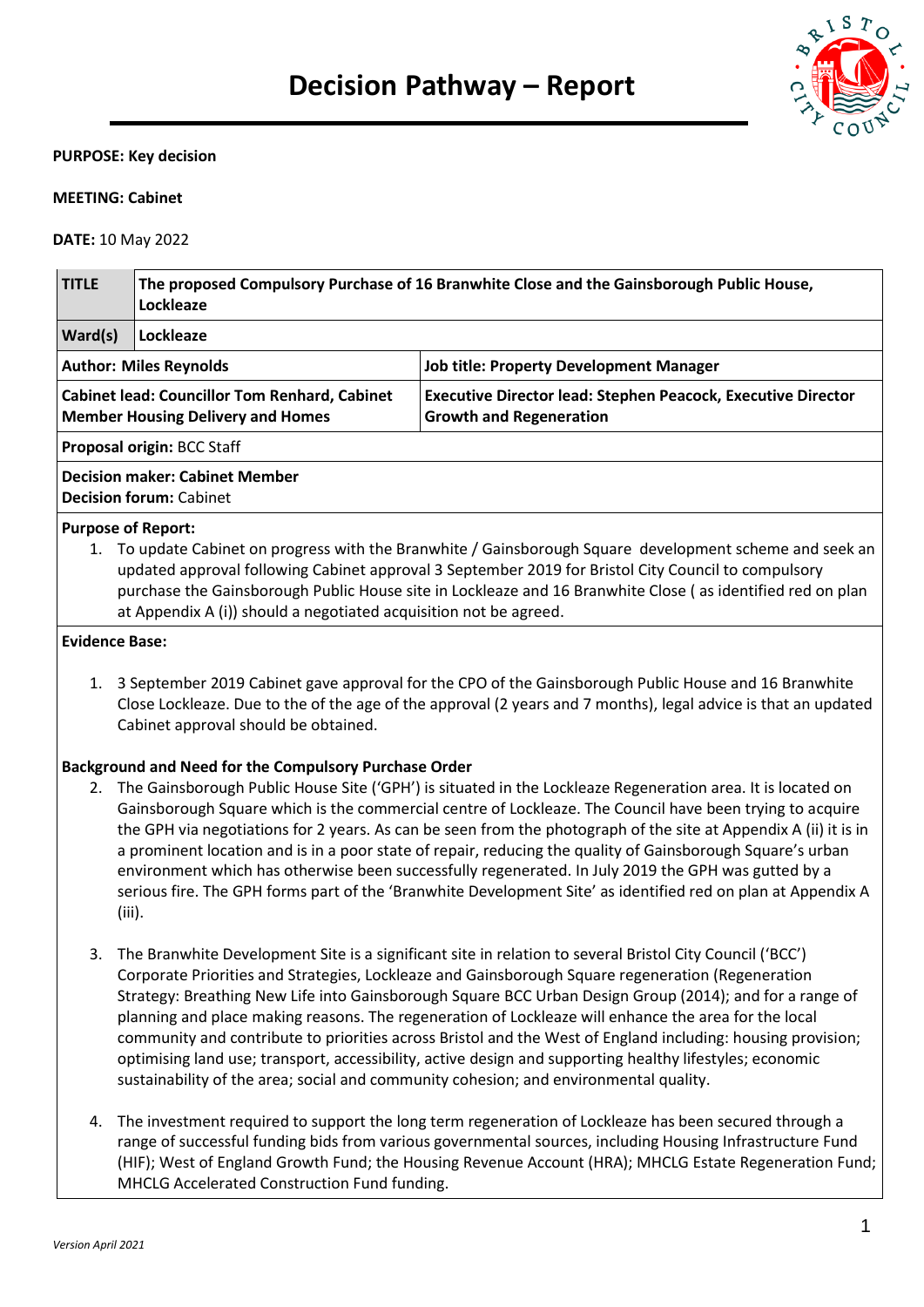# **The Redevelopment Proposals- 'The Scheme'**

- 5. The Branwhite Development Site received full planning consent 3 November 2021, and incorporates the GPH and 16 Branwhite Close, it is being brought forward for a residential led development through BCC Housing Revenue Account (HRA) New Build Programme. The development will aim to maximise the delivery of new affordable housing in the form of social rent and shared ownership homes. It is envisaged the leading edge of the development onto Gainsborough Square will incorporate some retail units. The Branwhite Development Site will be funded through the HRA New Build Capital Programme approved by Cabinet in February 2019.
- 6. Acquiring the GPH and 16 Branwhite Close will enable a comprehensive and sustainable development to be delivered, with good pedestrian links to the retail and facilities and enhance the surrounding areas.

## **Efforts to Acquire GPH by Negotiation**

- 7. BCC has offered to purchase the GPH, from the owner on a number of occasions. In March 2018 an offer was made and rejected by the owner. In September 2018 a revised offer was made and also rejected by the owner. BCC Officers have met the owner and will continue to offer constructive dialogue in an effort to purchase the property on the open market via negotiation.
- 8. JLL property consultants are engaged to progress the CPO negotiations and following recent discussions with the owner they are still unwilling to consider a sale. Offers by other parties are also understood to have been rejected by the owner of the GPH. The GPH remains unoccupied and in a worsening condition in an area of regeneration. The GPH purchase costs will be met from The Housing Infrastructure Fund. Officers consider that a CPO is justified to facilitate a residential led development which both promotes and improves the economic and social well-being of the area. The power which is intended to be used is s226 Town and Country Planning Act 1990.

## **Efforts to Acquire 16 Branwhite Close by Negotiation**

- 7. The owner(s) of 16 Branwhite Close have verbally accepted an offer made by BCC to purchase the property at open market value. This acceptance was on the basis that the member of the family occupying the property would be rehoused. A number of HRA properties have been offered and all have been refused. In the event a deal is satisfactorily concluded then no CPO will be required for this property. If there is a failure to acquire by agreement a CPO will be required.
- 8. The CPO Statutory Powers and Structure of the Arrangements are set out at Appendix A (iv).

Cabinet Member / Officer Recommendations:

## That Cabinet:

- 1. Note the regeneration plans for Lockleaze and the efforts made to acquire by agreement the Gainsborough Public House and 16 Branwhite Close sites.
- 2. Authorise the Executive Director Growth and Regeneration in consultation with the Deputy Mayor for Finance Governance and performance, in the event that it does not prove possible to acquire the Gainsborough Public House and 16 Branwhite Close (the properties) by negotiated agreement, to:
	- i. make and progress CPO's under s226(1)(a) of the Town and Country Planning Act 1990 for the properties – shown edged red on the plan attached at Appendix A; and
	- ii. take all steps necessary to progress the CPO's and to secure their confirmation to include defending any objections at a public inquiry.
- 3. Note the Director of Legal Democratic Service will where relevant negotiate and settle the payment of compensation within the approved budget envelope to secure the acquisition of the properties for comprehensive redevelopment of the Branwhite Development Site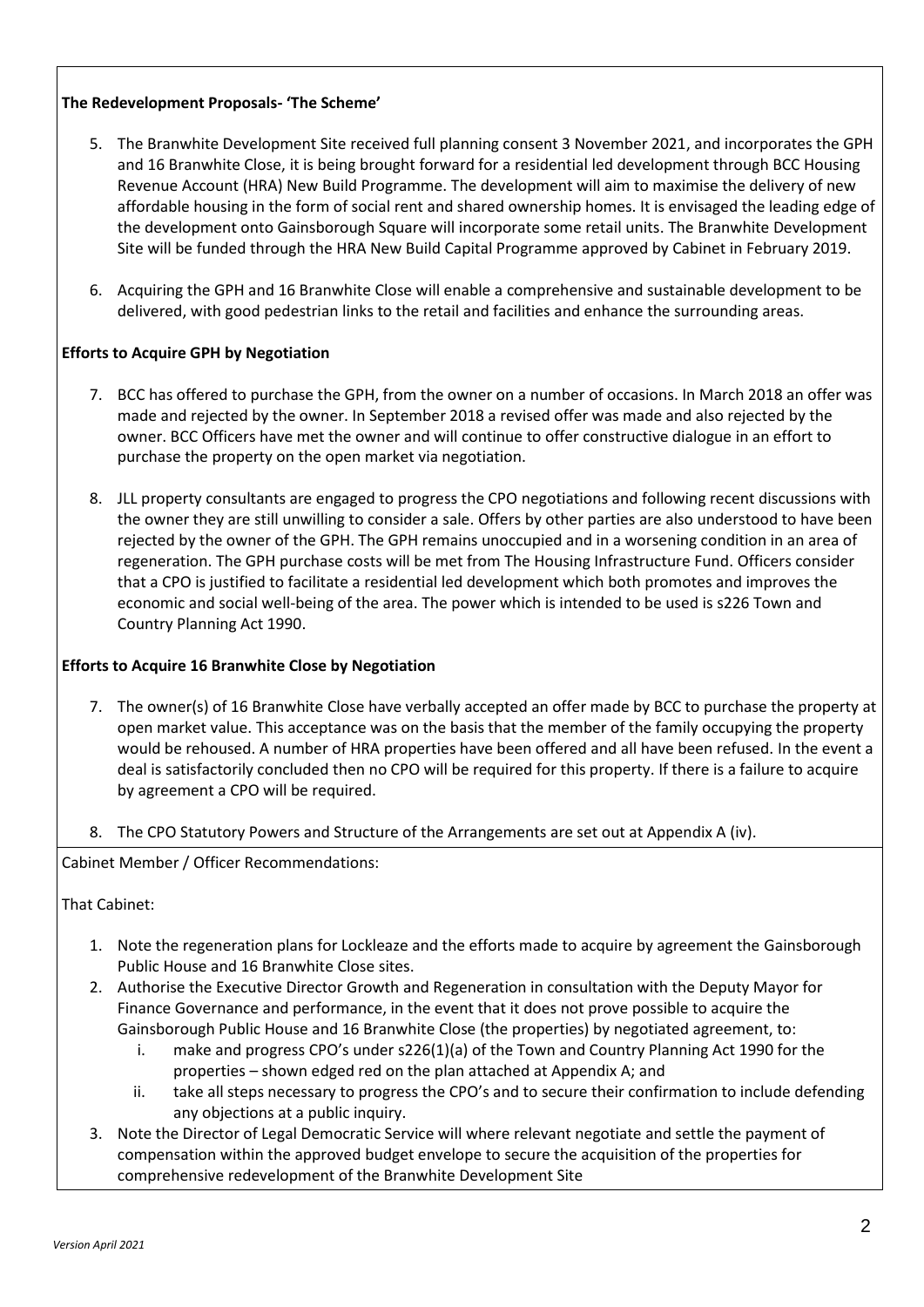## **Corporate Strategy alignment:**

- 1. Fair and Inclusive: will contribute towards 'Make sure that 2,000 new homes 800 affordable are built in Bristol each year by 2020'.
- 2. Contributions to an environment which promotes healthy lifestyles and enables better access to services.
- 3. The Lockleaze estate is undergoing a major long term programme of investment and re-development, which is aimed at upgrading the area as a place to live, work and relax, whilst contributing major housing investment to serve local people and city wide strategic requirements.
- 4. Bristol City Council's approach to the regeneration of this disadvantaged area is based on, in summary:
	- a. Achieving a comprehensive and coherent redevelopment through several complementary phases of development in a period from 2007 to 2025.
	- b. The complementary aims of:
		- i. Increased density of housing in the area to serve the needs of and attract a wider mix of residents;
		- ii. Enhance economic sustainability of the local centre on Gainsborough Square to support access to local services;
		- iii. Enhanced inclusivity of the area by improving housing mix;
		- iv. Improved accessibility through major transport investment;
		- v. Enhance quality of life through increased opportunities for community engagement;
		- vi. Enhanced health through increased active lifestyles, through integrating access to walking and cycling routes and access to open leisure spaces, in line with Sport England guidance.

## **City Benefits:**

- 1. The development is being delivered within one of the most deprived communities in the City.
- 2. The project will deliver affordable homes.

## **Consultation Details:**

The proposed redevelopments of Lockleaze have been widely consulted on and developed with active participation from the community. The Community Vision for Lockleaze (2009) was based on extensive consultation from 2007 onwards and refers specifically to the community's priority 'to promote the previous Gainsborough Public House Site as an active asset for the community'.

Local councillors have been consulted and are in support of the proposals outlined in this report.

**Background Documents:** Cabinet report 3 Sept 2019 - [190822 The proposed Compulsory Purchase of 16 Branwhite](https://eur03.safelinks.protection.outlook.com/?url=https%3A%2F%2Fdemocracy.bristol.gov.uk%2Fdocuments%2Fs40705%2F190822%2520The%2520proposed%2520Compulsory%2520Purchase%2520of%252016%2520Branwhite%2520Close%2520and%2520the%2520Gainsborough%2520Public%2520House%2520Loc.pdf&data=04%7C01%7C%7C13616d126ee0457ca4b508da05c87352%7C6378a7a50f214482aee0897eb7de331f%7C0%7C0%7C637828655718586276%7CUnknown%7CTWFpbGZsb3d8eyJWIjoiMC4wLjAwMDAiLCJQIjoiV2luMzIiLCJBTiI6Ik1haWwiLCJXVCI6Mn0%3D%7C3000&sdata=d58igyBw7L4xAczr1xts%2Bg8pJME4Vy2gL1L4pd17fRk%3D&reserved=0)  [Close and the Gainsborough Public House Loc.pdf \(bristol.gov.uk\)](https://eur03.safelinks.protection.outlook.com/?url=https%3A%2F%2Fdemocracy.bristol.gov.uk%2Fdocuments%2Fs40705%2F190822%2520The%2520proposed%2520Compulsory%2520Purchase%2520of%252016%2520Branwhite%2520Close%2520and%2520the%2520Gainsborough%2520Public%2520House%2520Loc.pdf&data=04%7C01%7C%7C13616d126ee0457ca4b508da05c87352%7C6378a7a50f214482aee0897eb7de331f%7C0%7C0%7C637828655718586276%7CUnknown%7CTWFpbGZsb3d8eyJWIjoiMC4wLjAwMDAiLCJQIjoiV2luMzIiLCJBTiI6Ik1haWwiLCJXVCI6Mn0%3D%7C3000&sdata=d58igyBw7L4xAczr1xts%2Bg8pJME4Vy2gL1L4pd17fRk%3D&reserved=0)

| <b>Revenue Cost</b> |                                        | <b>Source of Revenue Funding</b> |                                   |
|---------------------|----------------------------------------|----------------------------------|-----------------------------------|
| <b>Capital Cost</b> | £ up to £700,000<br>subject to review. | <b>Source of Capital Funding</b> | Housing Infrastructure Fund       |
| One off cost $\Box$ | Ongoing cost $\Box$                    | Saving Proposal $\Box$           | Income generation proposal $\Box$ |

## **Required information to be completed by Financial/Legal/ICT/ HR partners:**

## **1. 1. Finance Advice:**

The request for Compulsory Purchase Orders for Gainsborough Public House and 16 Branwhite Close was previously made to cabinet in September 2019 to facilitate the comprehensive regeneration of the area in line with Corporate priorities - if the ongoing negotiations fail to reach a satisfactory conclusion. The request in this report remains the same.

The estimated acquisition cost including fees would be circa of £0.6m, if the CPO's progress there will be associated legal and compensation cost for the Council. The full cost of these acquisitions will be funded by the Lockleaze Housing Infrastructure Fund (HIF) grant.

**Finance Business Partner:** Aisha Bapu - Finance Manager 22 March 2022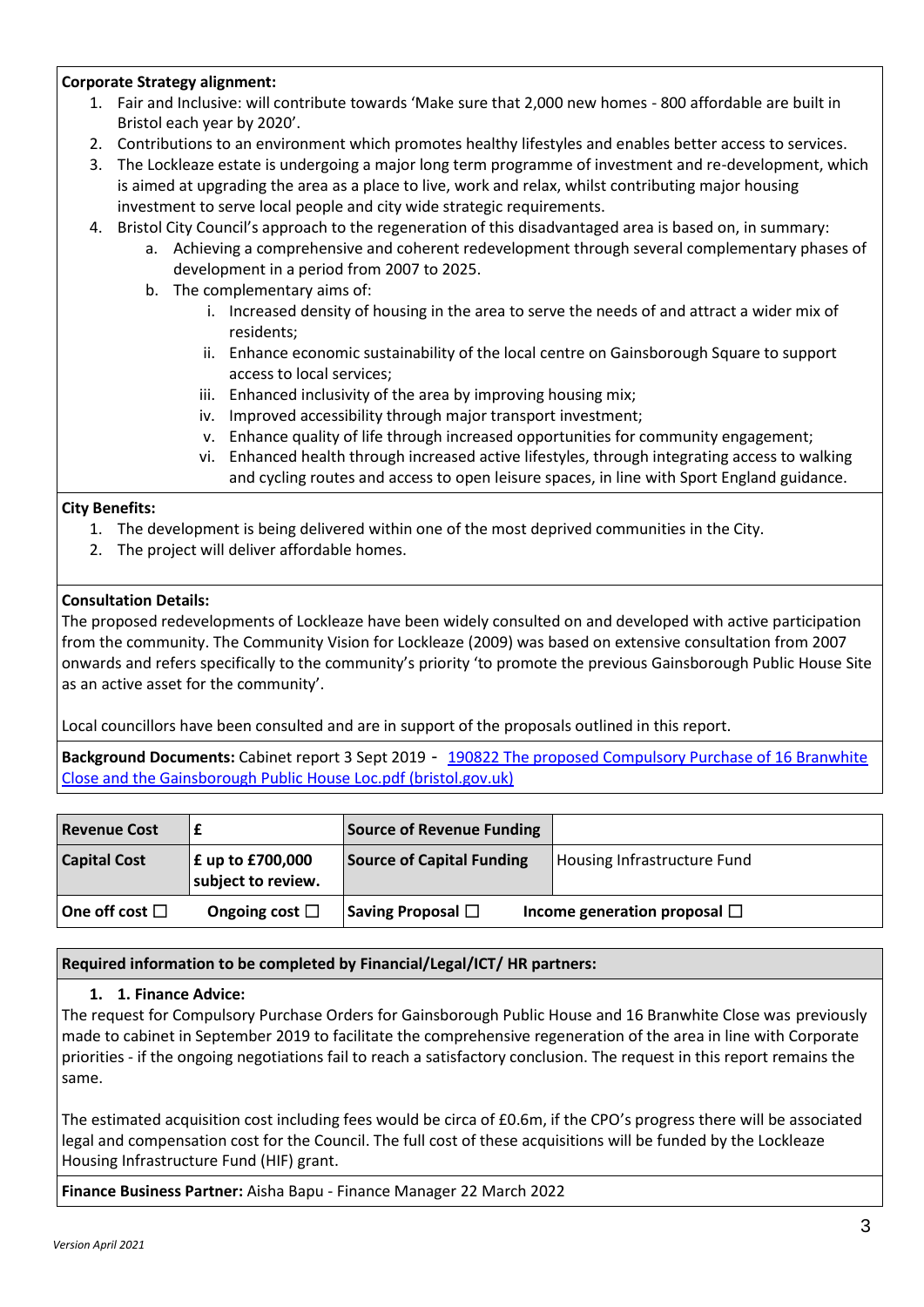# **2. Legal Advice:**

The background and details of the scheme and the attempts that have been made to acquire the GPH and 16 Branwhite by agreement are set out in the report. Acquisition of land using CPO powers should be an option of last resort and in deciding to exercise CPO powers the Council must be satisfied that the exercise of the powers to acquire the land would be within its legal powers.

Under s 226(1)(a) and s 226(1)(b) of the Town and County Planning Act 1990 the Council has the power to acquire land by CPO if the acquisition will facilitate the development re-development or improvement of the land or if it is required in order to achieve the proper planning of the area in which the land is situated. Under s226 (1A) of the 1990 Act a local authority must not exercise the power under paragraph (a) of subsection (1) unless they think that the development, re-development or improvement is likely to contribute to any one of the following objects:-

(a) promotion or improvement of the economic well-being of their area

(b) the promotion or improvement of the social well-being or their area

(c) the promotion or improvement of the environmental well- being of their area

From the content of this report the case has been made that the acquisition of these two sites are necessary to facilitate the re-development and improvement of the area and that the objects outlined in s 226(1A) have been met.

In addition to meeting the requirements for the exercise of compulsory purchase of powers under s226 of the Town and County Planning Act 1990 the following considerations must be taken into account by the decision maker;-

## **1. Human Rights**

The Human Rights Act 1998 ("the Act") incorporated in UK domestic law the European Convention on Human Rights ("the Convention"). The Human Rights Act 1998 makes it lawful for a public body to act in contravention of the Act in certain specified circumstances.

The Convention includes provisions in the terms of the Articles the aim of which is to protect the rights of individual's (including companies). In this case the rights engaged are:-

Article 1 of the First Protocol: the right to peaceful enjoyment of possessions. No one can be deprived of possessions except in the public interest and subject to relevant national law.

Article 8 of the First Protocol: this protects the private and family life, home and correspondence. No public authority can interfere with these rights except in accordance with the law or where it is necessary in the interests of public security, the economic wellbeing of the country, for the prevention of disorder or crime or for the protection of health, morals or the rights or freedoms of others.

Article 6 of the First Protocol: the right to a fair hearing

Article 14 of the First Protocol: the enjoyment of freedoms in the Convention shall be secured without the discrimination on any grounds such as sex, race, colour, language, religion, political or other opinion nor social origin, associated national minority, property, birth or other status.

In the case of each of the above articles (and the Convention in general) the Council must be conscious of the need to strike a balance between the right of the individual and the interests of the public.

In the light of the significant public benefit that would arise from the project being taken forward it is considered appropriate to make the Compulsory Purchase Order to acquire the land required to implement the scheme.

It is not considered that any unlawful interference with an individuals rights will occur as the interference will be in accordance with the law and, where property interests are affected directly, the compulsory purchase compensation code will apply.

Representations will be possible before an Order can be confirmed. In addition, objections will be heard if necessary